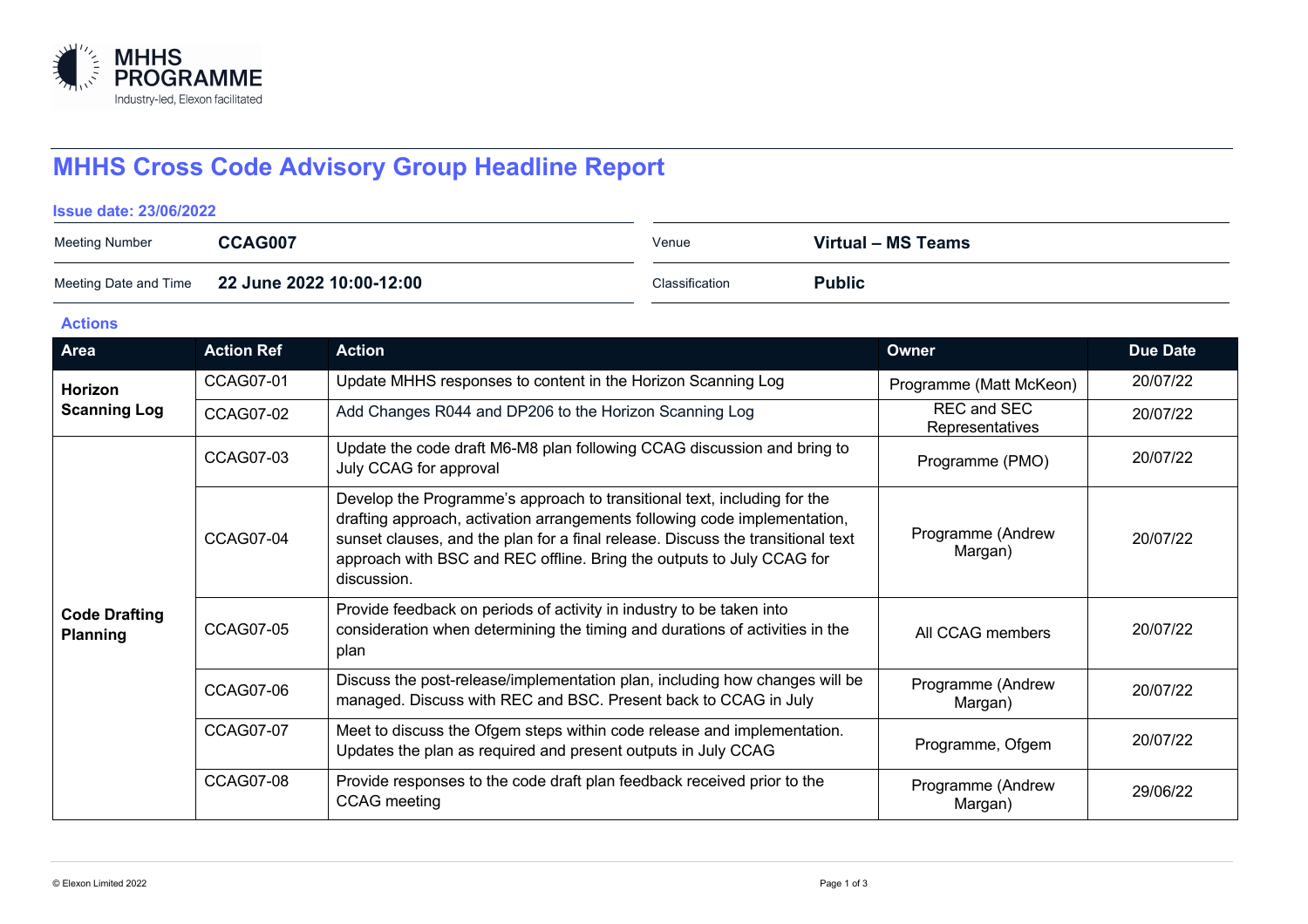| <b>Code Drafting</b><br><b>Resource Model</b>             | CCAG07-09 | Amend the resource RACI to make REC a responsible party for registration<br>service and qualification                                                                              | Programme (Andrew<br>Margan) | 20/07/22 |
|-----------------------------------------------------------|-----------|------------------------------------------------------------------------------------------------------------------------------------------------------------------------------------|------------------------------|----------|
|                                                           | CCAG07-10 | Update resource plan to note that the resource in the plan is for code drafting<br>only (additional resource is required for meeting attendance and consultation)                  | Programme (Andrew<br>Margan) | 20/07/22 |
| <b>Code Drafting</b><br><b>Principles and</b><br>Approach | CCAG07-11 | Consider the enduring referencing and hosting of design artefacts and how<br>this should be brought into each code. Update the code draft principles for<br>approval in July CCAG. | Programme (Andrew<br>Margan) | 20/07/22 |

### **Decisions**

| Area           | Dec Ref    | <b>Decision</b>                                   |
|----------------|------------|---------------------------------------------------|
| <b>Minutes</b> | CCAG-DEC14 | Minutes of meeting held 25 May 2022 were approved |

## **RAID Items Discussed**

| <b>RAID area</b>              | 'Description                                                                                                                                                                                                                                                   |
|-------------------------------|----------------------------------------------------------------------------------------------------------------------------------------------------------------------------------------------------------------------------------------------------------------|
| <b>Code Drafting Planning</b> | Feedback was provided on the assumptions underlying the code draft plan, such as for the durations of certain steps in the plan<br>(please see key discussion items below). This will be updated for the next iteration of the plan (actions CCAG07-03 to -08) |

## **Key Discussion items**

| Area                          | <b>Discussion</b>                                                                                                                                                                                                                                                                                                                                                                                                                                                                                                                                                                                                                                                                                                                                                                                                                                                                                                                                                                                                                                                                                                                                                                                                                                                                                                                                                                                                                                                                                                                                                                                                                                         |
|-------------------------------|-----------------------------------------------------------------------------------------------------------------------------------------------------------------------------------------------------------------------------------------------------------------------------------------------------------------------------------------------------------------------------------------------------------------------------------------------------------------------------------------------------------------------------------------------------------------------------------------------------------------------------------------------------------------------------------------------------------------------------------------------------------------------------------------------------------------------------------------------------------------------------------------------------------------------------------------------------------------------------------------------------------------------------------------------------------------------------------------------------------------------------------------------------------------------------------------------------------------------------------------------------------------------------------------------------------------------------------------------------------------------------------------------------------------------------------------------------------------------------------------------------------------------------------------------------------------------------------------------------------------------------------------------------------|
| <b>Horizon Scanning Log</b>   | The group reviewed the CCAG Horizon Scanning Log. Updates were provided by CCAG members and the MHHS Design Team on a number<br>of industry changes in the log and to be added to the log. Actions were taken to update the content of the log further (see ACTIONS CCAG07-<br>01 and CCAG07-02).                                                                                                                                                                                                                                                                                                                                                                                                                                                                                                                                                                                                                                                                                                                                                                                                                                                                                                                                                                                                                                                                                                                                                                                                                                                                                                                                                         |
| <b>Code Drafting Planning</b> | The Programme presented the latest iteration of the code draft plan to M8. This included detail on the code draft review cycles, the sequence<br>of code draft topic areas, and the code implementation strategy. CCAG members provided feedback on components of the plan including:<br>That more time may be needed for some activities in the plan, mainly for code drafting and review periods. CCAG members raised<br>concerns that more time may be needed to flex for large topic areas where there may be a large volume of documents to draft and<br>review. The plan could only be confirmed by CCAG members if they are confident the volume of work and planned resourcing aligns<br>with the timeframes indicated. This CCAG also recommended allowing more time for teething issues<br>That the CDWG review process may need to be adjusted, so that the CDWG could review drafted code before it goes to impact<br>assessment. The Programme explained the current review steps were intentional to facilitate the most efficient review cycles.<br>That clear communication was required on the plan, including ahead of time should there be any movement of timings/dates in the<br>plan. If later steps start earlier, this should not bring the rest of the plan forward<br>Whether transitional text will be drafted during each topic area or at the end of drafting in the transition text topic area. There may be<br>a need to draft some elements of transition text during a specific topic area. The Programme agreed to take this away to bring back<br>the full approach to transition text in July CCAG (ACTION CCAG07-04) |